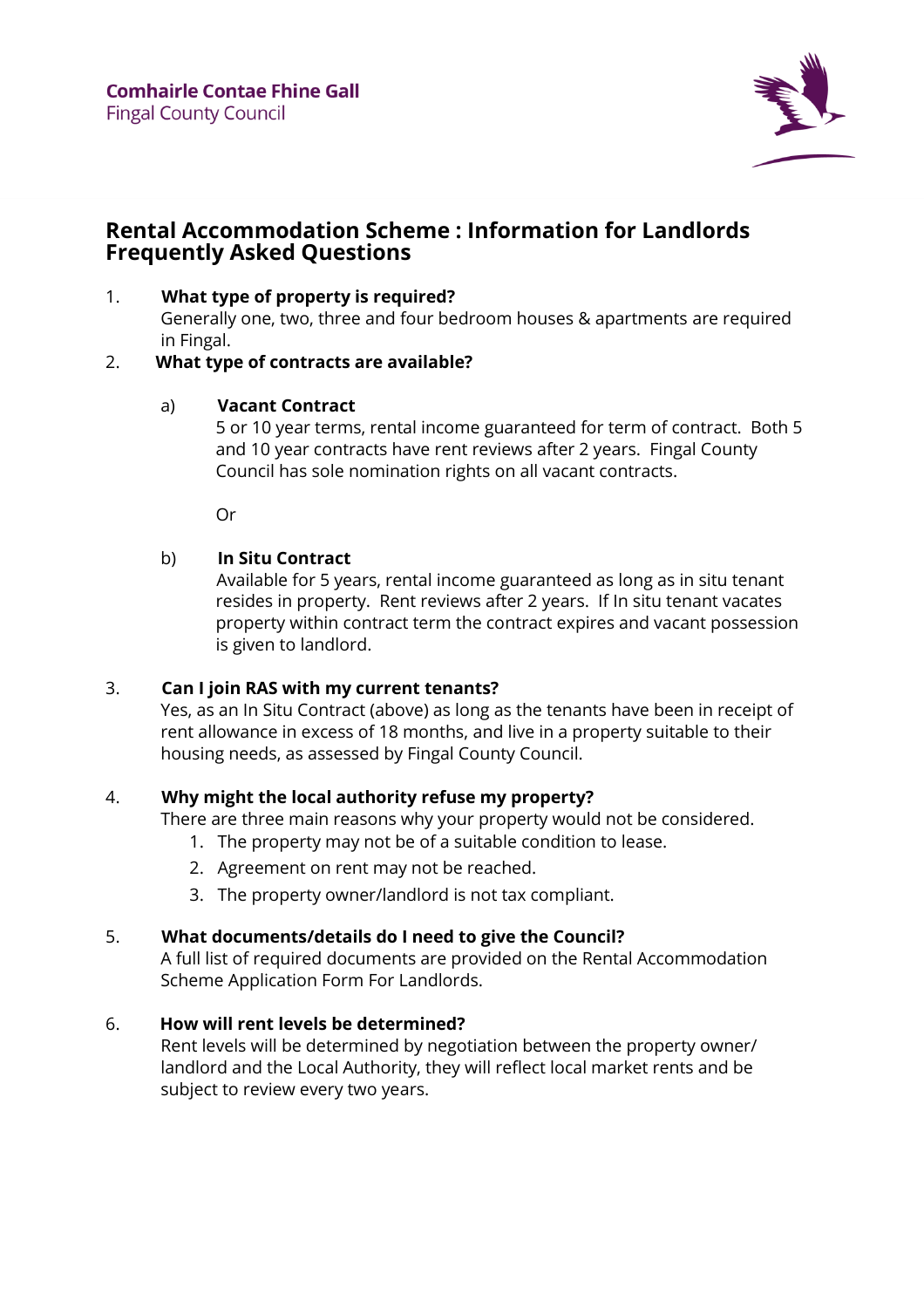## 7. **When and how is the rent paid?**

The rent will be paid monthly in advance by electronic transfer directly into a bank account on the first Friday of each month. Please note that, if the property owner/landlord is living outside of Ireland, the rental income is subject to 20% withholding tax. Further details on this aspect are available on [www.revenue.ie.](http://www.revenue.ie/)

#### 8. **Do I need a tax clearance certificate?**

Yes, an up to date tax clearance certificate will be required annually and it is your responsibility as the property owner/landlord to ensure Fingal County Council have received an up to date tax clearance certificate. Payments will be suspended if we do not receive an up to date tax clearance certificate.

### 9. **Does the tenant pay rent directly to Fingal County Council?**

Yes. The Tenant pays rent to the Local Authority under the Differential Rent Scheme, which equates to 12% of their income. The Tenant has no financial obligation to the landlord.

## 10. **Am I responsible for the payment of the NPPR charge, Household charge & Property Tax?**

Yes. You as the property owner/landlord are responsible for the payment of these charges as well as all other charges and taxes that may be introduced by the Government during the term of the lease.

### 11. **Will the Council inspect the property?**

Properties must be of a very good to excellent standard and condition. During the negotiation process the Council will arrange an inspection of the property to ascertain its suitability for inclusion under rental arrangements. Properties must comply with the Housing (Standards for Rented Houses) Regulations 2008 & 2009 Amendment and also with all planning and Building Regulation.

## 12. **How long will it take to set up the lease?**

- a) On receipt of a completed application form for **vacant** properties the lease should be completed within 4 weeks.
- b) On receipt of complete applications for **in situ** properties the lease should be completed within 12 weeks.

## 13. **Does the Property Need to be furnished?**

Yes, the property needs to be furnished.

#### 14. **In a Vacant Contract who will be renting my property?**

Approved applicants will be allocated from the Council's Social Housing List. In the interest of good estate management, detailed and comprehensive background checks are carried out by the Council on all potential RAS tenants.

# 15. **Do I have to register the lease with the Private Residential Tenancies Board (P.R.T.B.)?**

Yes.